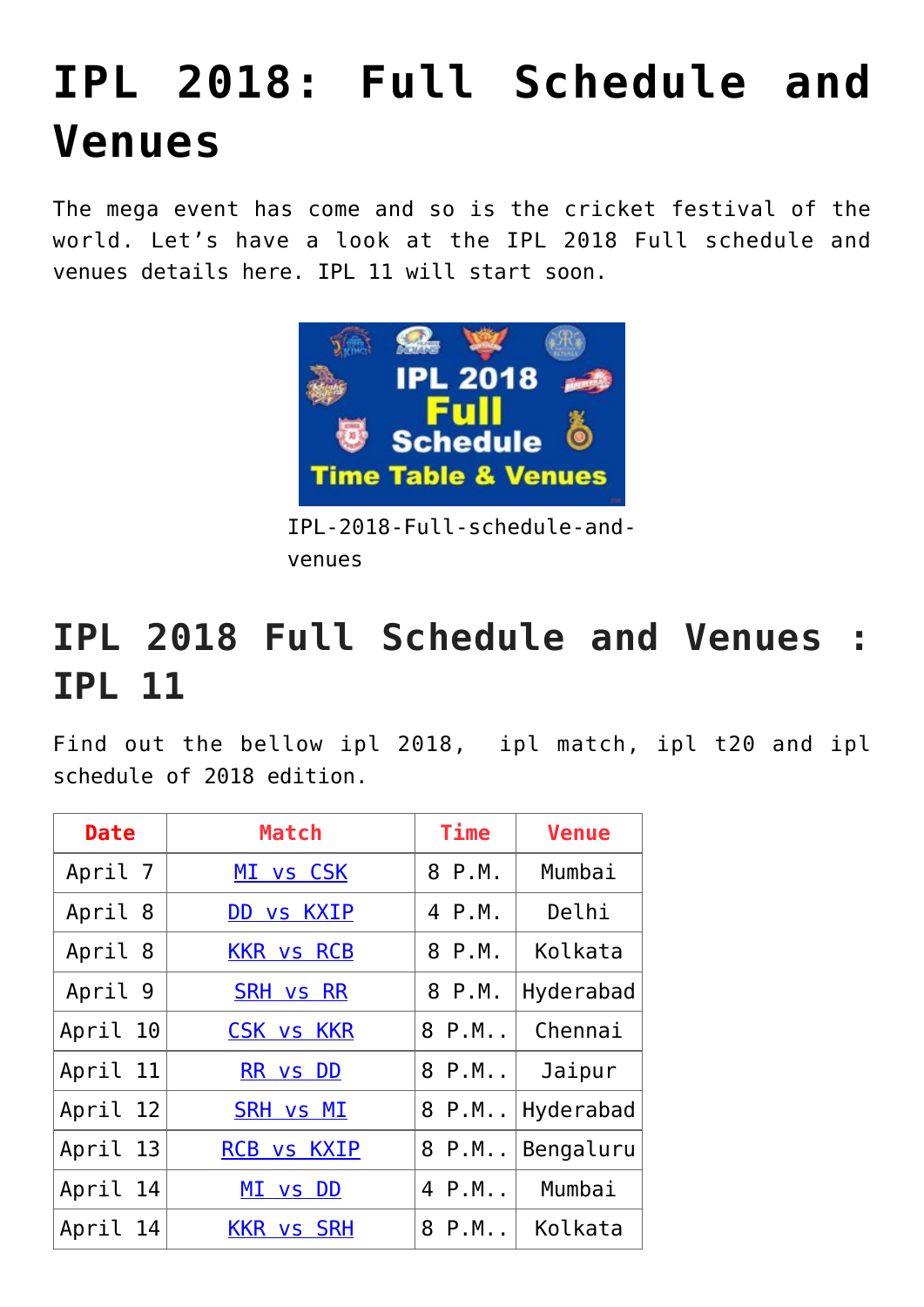| April 15    | <b>RCB vs RR</b>   | 4 P.M.        | Bangalore |
|-------------|--------------------|---------------|-----------|
| April 15    | <b>KXIP vs CSK</b> | $P.M.$ .<br>8 | Indore    |
| April<br>16 | <b>KKR vs DD</b>   | $P.M.$ .<br>8 | Kolkata   |
| April 17    | MI vs RCB          | 8 P.M         | Mumbai    |
| April<br>18 | RR vs KKR          | P.M<br>8      | Jaipur    |
| April 19    | <b>KXIP vs SRH</b> | $P.M.$ .<br>8 | Indore    |
| April 20    | CSK vs RR          | $P.M.$ .<br>8 | Chennai   |
| April 21    | <b>KKR vs KXIP</b> | 4 P.M         | Kolkata   |
| April 21    | DD vs RCB          | 8 P.M         | Delhi     |
| April 22    | <b>SRH vs CSK</b>  | P.M<br>4      | Hyderabad |
| April 22    | RR vs MI           | $P.M.$ .<br>8 | Jaipur    |
| April 23    | <u>KXIP vs DD</u>  | 8 P.M         | Indore    |
| April 24    | MI vs SRH          | $P.M.$ .<br>8 | Mumbai    |
| April 25    | <b>RCB vs CSK</b>  | 8<br>$P.M.$ . | Bengaluru |
| April 26    | <b>SRH vs KXIP</b> | $P.M.$ .<br>8 | Hyderabad |
| April 27    | DD vs KKR          | 8 P.M         | Delhi     |
| April 28    | <u>CSK vs MI</u>   | $P.M.$ .<br>8 | Chennai   |
| April 29    | RR vs SRH          | 4 P.M         | Jaipur    |
| April 29    | RCB vs KKR         | 8 P.M         | Bengaluru |
| April 30    | CSK vs DD          | 8 P.M         | Chennai   |
| May 1       | RCB vs MI          | 8 P.M         | Bengaluru |
| May 2       | DD vs RR           | 8 P.M         | Delhi     |
| May 3       | KKR vs CSK         | 8 P.M         | Kolkata   |
| May 4       | KXIP vs MI         | 8 P.M         | Mohali    |
| May 5       | CSK vs RCB         | 4 P.M         | Chennai   |
| May 5       | SRH vs DD          | 8 P.M         | Hyderabad |
| May 6       | MI vs KKR          | 4 P.M         | Mumbai    |
| May 6       | <b>KXIP vs RR</b>  | 8 P.M         | Mohali    |
| May 7       | SRH vs RCB         | 8 P.M         | Hyderabad |
| May 8       | RR vs KXIP         | 8 P.M         | Jaipur    |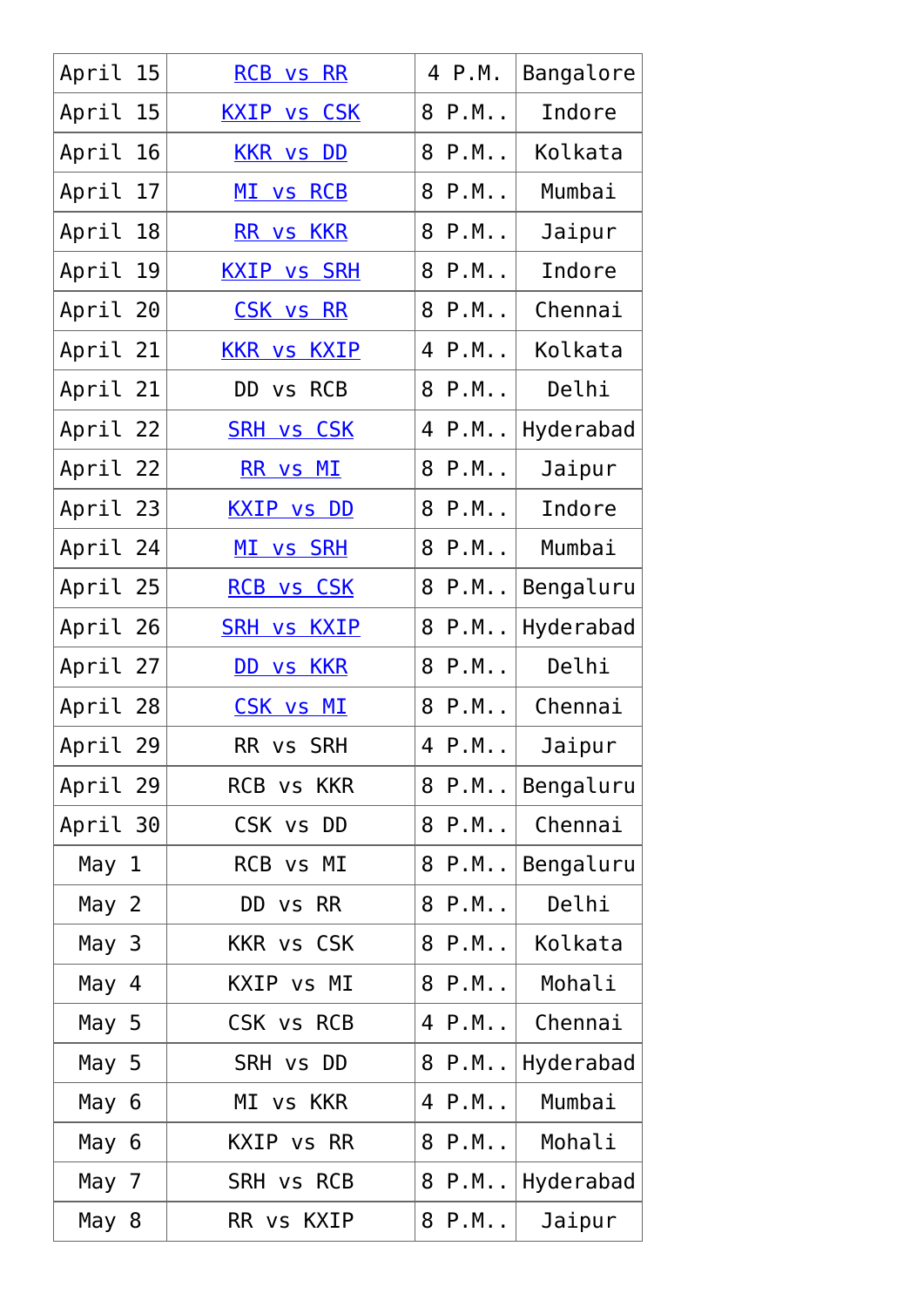|               | Final<br>8 P.M.<br><b>May 27</b> |                                    | Mumbai               |         |            |
|---------------|----------------------------------|------------------------------------|----------------------|---------|------------|
| <b>May 25</b> |                                  | Qualifier 2                        |                      | 8 P.M.  | <b>TBC</b> |
| <b>May 23</b> |                                  | Eliminator                         | 8 P.M.<br><b>TBC</b> |         |            |
| <b>May 22</b> |                                  | <b>Qualifier 1 : SRH</b><br>vs CSK | 8 P.M.<br>Mumbai     |         |            |
| May 20        |                                  | CSK vs KXIP                        |                      | 8 P.M   | Chennai    |
| May 20        |                                  | DD vs MI                           |                      | 4 P.M   | Delhi      |
| May 19        |                                  | RR vs RCB                          |                      | 4 P.M   | Jaipur     |
| May 18        |                                  | DD vs CSK                          |                      | 8 P.M., | Delhi      |
| May 17        |                                  | RCB vs SRH                         |                      | 8 P.M   | Bengaluru  |
| May 16        |                                  | MI vs KXIP                         |                      | 8 P.M   | Mumbai     |
| May 15        |                                  | <b>KKR vs RR</b>                   |                      | 8 P.M   | Kolkata    |
| May 14        |                                  | <b>KXIP vs RCB</b>                 |                      | 8 P.M   | Mohali     |
| May 13        |                                  | 8 P.M<br>MI vs RR                  |                      |         | Mumbai     |
| May 12        |                                  | RCB vs DD                          |                      | 8 P.M   | Bengaluru  |
| May 12        |                                  | <b>KXIPvs KKR</b>                  |                      | 4 P.M   | Mohali     |
| May 11        |                                  | RR vs CSK                          |                      | 8 P.M   | Jaipur     |
| May 10        |                                  | DD vs SRH                          |                      | 8 P.M   | Delhi      |
| May 9         |                                  | KKR vs MI                          |                      | 8 P.M   | Kolkata    |

## **IPL Champion Team of Past Season**

Here we have listed the details of IPL champion team of past season. Hence bellow this table you will find IPL 2018 Full Schedule and Venues which will start on 7th April.

| <b>Season</b> | <b>IPL Champion</b><br><b>Team</b> | <b>Final Venue</b>                                |
|---------------|------------------------------------|---------------------------------------------------|
| 2008:         | Rajasthan<br>Royals                | DY Patil Stadium                                  |
| 2009:         | Deccan Chargers                    | Wanderers Stadium (Johhanesburg,<br>South Africa) |